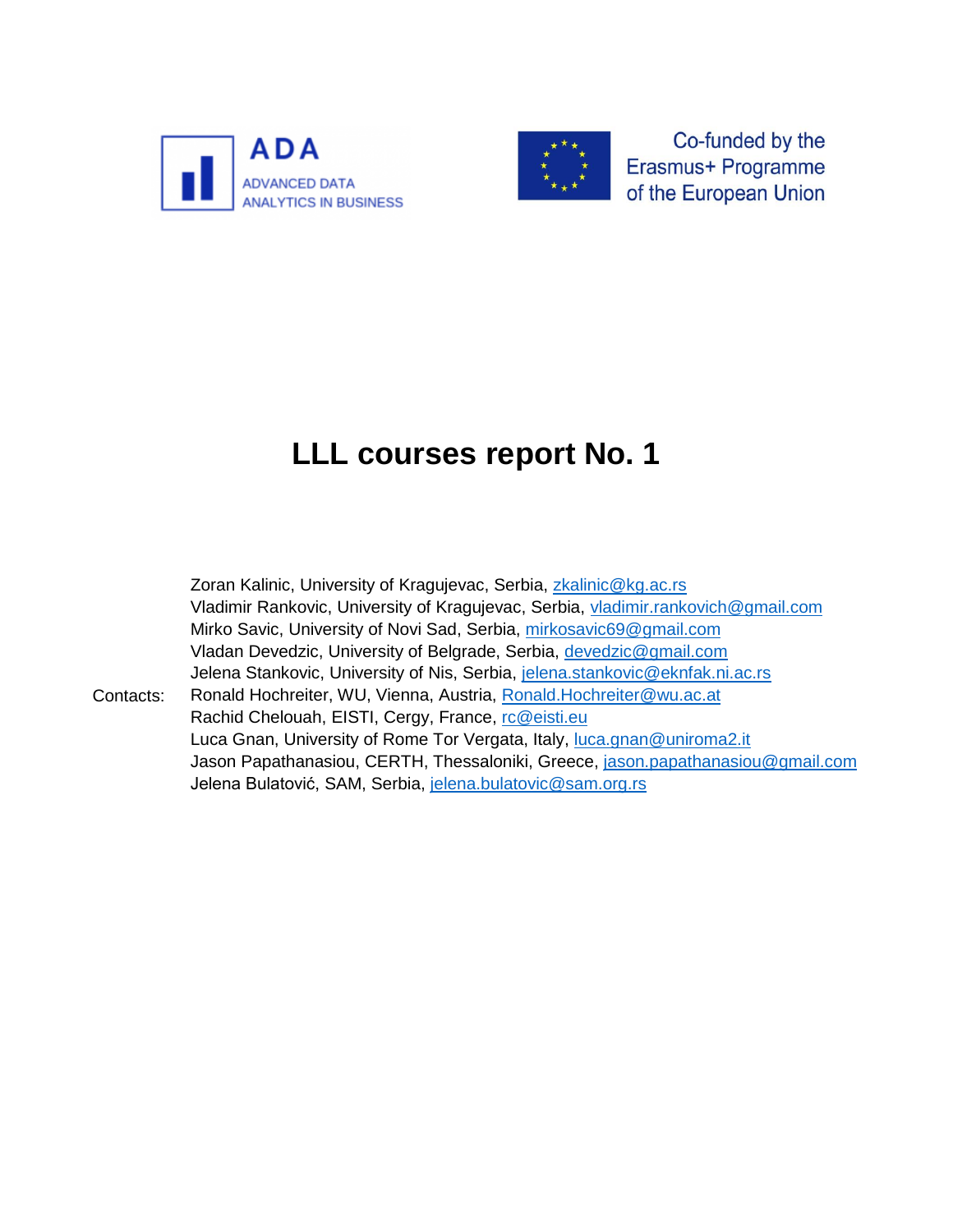| Project acronym:    | ADA                                        |
|---------------------|--------------------------------------------|
| Project full title: | <b>Advanced Data Analytics in Business</b> |
| Project No:         | 598829-EPP-1-2018-1-RS-EPPKA2-CBHE-JP      |
| Funding scheme:     | ERASMUS+                                   |
| Project start date: | November 15, 2018                          |
| Project duration:   | 36 months                                  |

| Abstract | This report is joint LLL courses report No. 1, i.e. the report of the<br>organization of the first round of LLL courses for professionals in<br>Serbia, within ADA project. This report as a result of the activity 3.3<br>Organization of LLL program. It consists of the description of the |
|----------|-----------------------------------------------------------------------------------------------------------------------------------------------------------------------------------------------------------------------------------------------------------------------------------------------|
|          | process of the organization of the first round of LLL courses, the list of<br>the courses and lecturers and feedback analysis i.e. analysis of the                                                                                                                                            |
|          | questionnaires filled in by attendees of the courses.                                                                                                                                                                                                                                         |

| Title of document:          | LLL courses report No. 1           |
|-----------------------------|------------------------------------|
| Work package:               | WP3: Implementation of the program |
| Activity:                   | 3.3 Organization of LLL program    |
| Last version date:          | 15/07/2021                         |
| File name:                  | LLL courses report No. 1.pdf       |
| Number of pages:            | 11                                 |
| <b>Dissemination level:</b> | Consortium                         |

#### VERSIONING AND CONTRIBUTION HISTORY

| Version | Date       | <b>Revision description</b> | Partner responsible |  |  |  |
|---------|------------|-----------------------------|---------------------|--|--|--|
| 1.0     | 15/07/2021 | Creation of document        | UNIKG               |  |  |  |

#### DISCLAIMER

The European Commission support for the production of this publication does not constitute an endorsement of the contents which reflects the views only of the authors, and the Commission cannot be held responsible for any use which may be made of the information contained therein.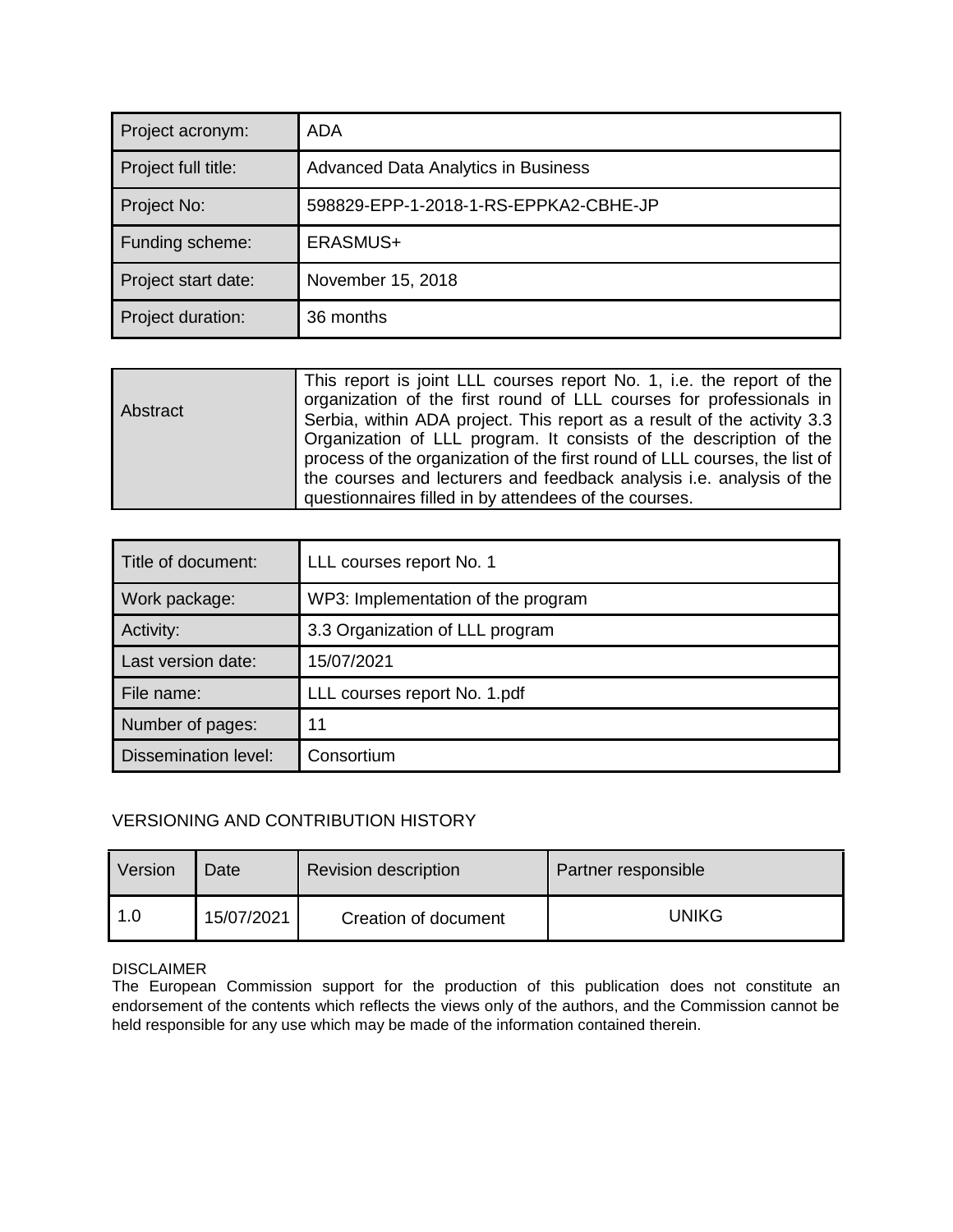

Co-funded by the Erasmus+ Programme of the European Union



## **First round of the LLL courses**

## Preparatory phase

LLL program within ADA project is intended for professionals already working in different areas of economy, industry, and public sector. Choice of suitable topics and courses is done during Steering Committee meetings of ADA project.

In spring 2021, due to still on-going COVID-19 pandemic, it was decided that the first round of LLL courses should be organized online and during June 2021. Each of universities-project partners was invited to suggest one or two courses (preferably from the list of previously accepted courses), which is most suitable for online teaching. The plan was that each course should last 3 days, 3-4 hours per day. Also, the suggestion was that courses should be organized in the afternoon hours and during the weekend, since the main target group for these courses were employed professionals.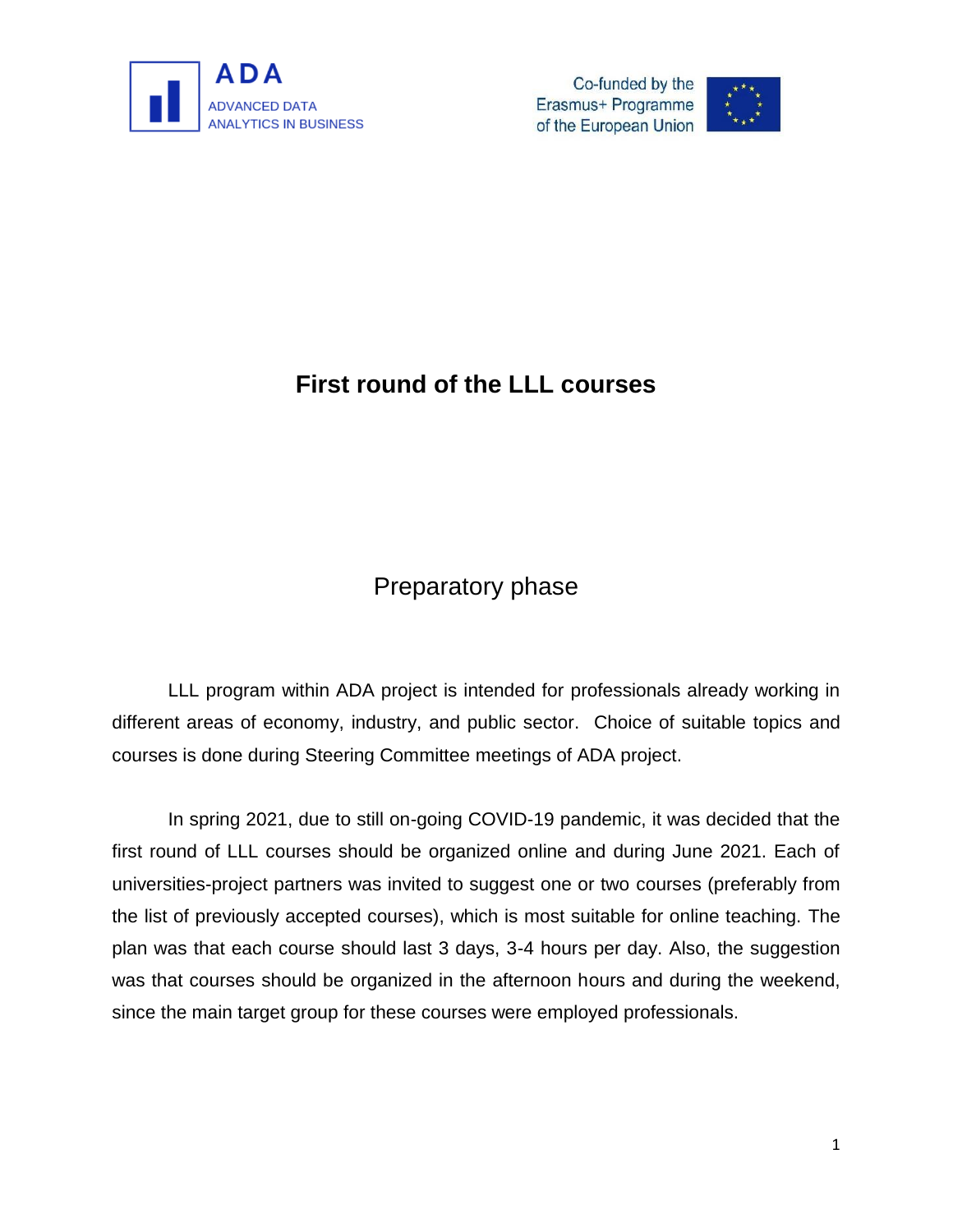



The final list of the LLL courses to be offered in the first round was created by the end of April 2021, as follows:

| LLL<br>course<br>code | <b>LLL course title</b>                                                              | <b>Lecturer</b>                                                               | Level        | <b>Schedule</b>                  |
|-----------------------|--------------------------------------------------------------------------------------|-------------------------------------------------------------------------------|--------------|----------------------------------|
| UNS1                  | <b>Machine Learning</b>                                                              | Aleksandar Kupusinac,<br>University of Novi Sad                               | Introductory | 15, 16 and 17<br>June - 17-20h   |
| UB1                   | Introduction to<br><b>Statistical Inference</b>                                      | Bojana Milošević,<br>University of Belgrade                                   | Introductory | 5, 6 and 12<br>June $-$ 10-13h   |
| UB <sub>2</sub>       | <b>Big Data Analytics</b>                                                            | Aleksandar Veljković,<br>University of Belgrade                               | Intermediate | 5, 6 and 12<br>June $-12-15h$    |
| UNI1                  | Python programming in<br><b>Business</b>                                             | Marko Petković, University<br>of Niš                                          | Introductory | 7, 9 and 14<br>June $-18-21h$    |
| UNIKG1                | Napredni modeli za<br>ocenu finansijskih rizika                                      | Mikica Drenovak,<br>University of Kragujevac                                  | Intermediate | 2, $3$ and $4$<br>June $-17-20h$ |
| WU1                   | <b>Managerial Artificial</b><br>Intelligence - The Art of<br><b>Modeling Success</b> | Ronald Hochreiter, Vienna<br>University of Economics<br>and Business, Austria | Introductory | 1, 8. and 15<br>June $-$ 16-19h  |
| <b>UNITOV1</b>        | Designing<br>Communication of<br><b>Results</b>                                      | Luca Gnan, University of<br>Rome Tor Vergata, Italy                           | Introductory | 9, 10 and 11<br>June $-16-19h$   |
| CERTH1                | <b>Multiple Criteria</b><br><b>Decision Making</b>                                   | Jason Papathanasiou,<br>University of Macedonia<br>and CERTH, Greece          | Introductory | 4, 11 and 18<br>June $-16-19h$   |

Promotion of the offered LLL courses was performed during May 2021 by SAM – ADA project partner, which invited all its members to apply for the courses, by Association of Serbian Banks b.a., through project website and social media channels and through personal contacts.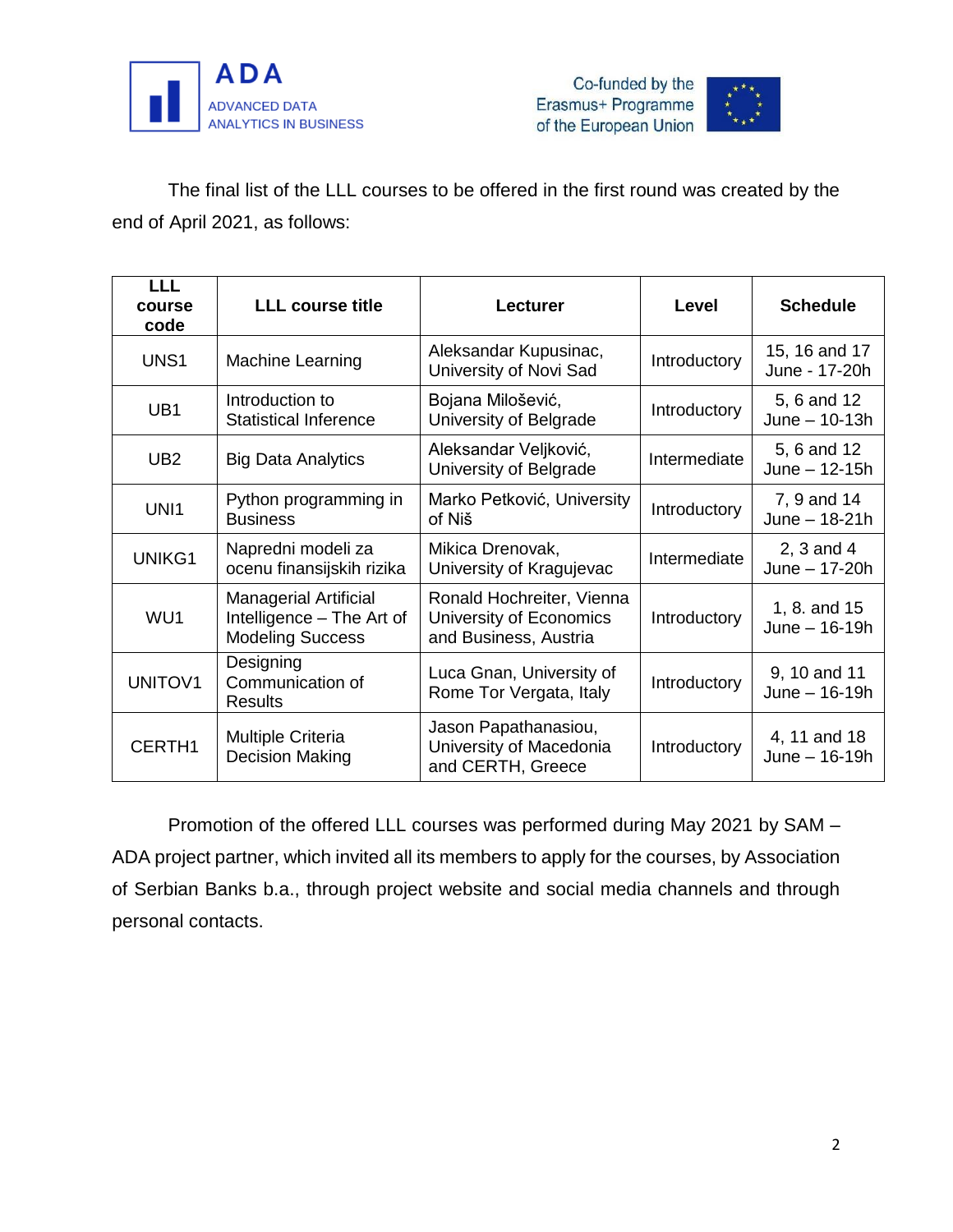



## Implementation phase

The application and course participation was free and attendees could apply to several courses, even to all of them. The application was e-mail, to dedicated e-mail address [ada@uni.kg.ac.rs,](mailto:ada@uni.kg.ac.rs) and the process of application was organized and maintained by UNIKG team. The number of application per LLL course is presented in the following table.

| <b>LLL course</b><br>code | <b>LLL course title</b>                                                              | <b>Number of</b><br>applicants |
|---------------------------|--------------------------------------------------------------------------------------|--------------------------------|
| UNS <sub>1</sub>          | <b>Machine Learning</b>                                                              | 45                             |
| UB <sub>1</sub>           | Introduction to Statistical<br>Inference                                             | 38                             |
| UB <sub>2</sub>           | <b>Big Data Analytics</b>                                                            | 51                             |
| UNI1                      | Python programming in<br><b>Business</b>                                             | 77                             |
| UNIKG1                    | Advanced financial risk<br>modeling                                                  | 34                             |
| WU1                       | <b>Managerial Artificial</b><br>Intelligence - The Art of<br><b>Modeling Success</b> | 30                             |
| <b>UNITOV1</b>            | Designing Communication of<br><b>Results</b>                                         | 22                             |
| CERTH1                    | <b>Multiple Criteria Decision</b><br>Making                                          | 31                             |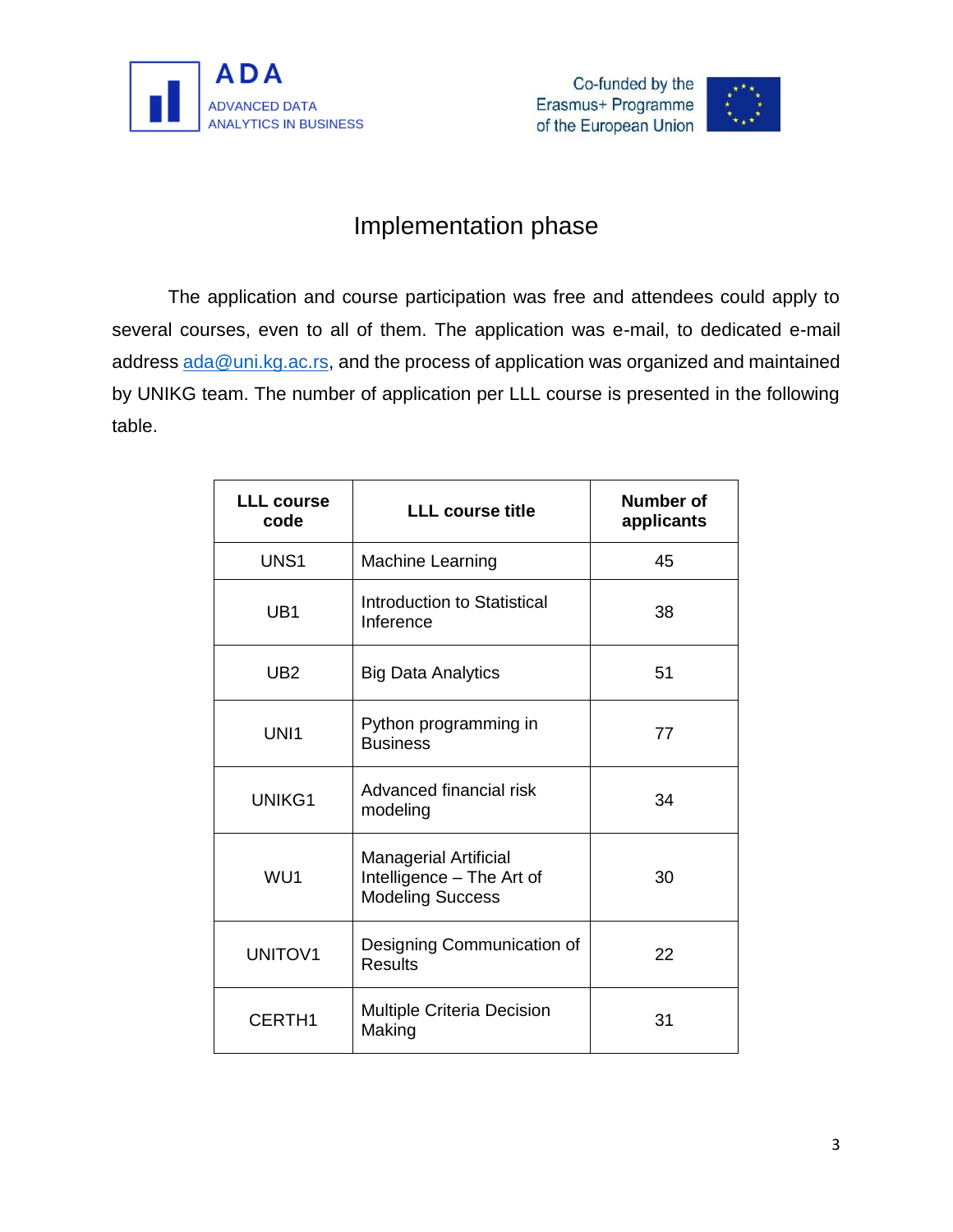



It should be noted that a lot of participants decided to apply for several (even all) courses, but later, when the courses started, many of them didn't show (in some cases less than 25% of the applied actually showed at the start of the course). All LLL courses were organized as planned, with minor changes in start dates for two courses, caused by personal issues of the lecturers. The organization of the lectures, choice of online platform (Zoom, Microsoft Teams, Google Meet, etc.) and invitation of the applicants was performed by each institution/course itself.

## Feedback from the attendees

As planned by the Project application and Quality and Assessment plan of the project, at the end of courses, the survey of the quality of the LLL courses was performed by UNIKG, responsible for WP5 Quality control and monitoring and also for the implementation of LLL program. The survey was organized online, using Google Forms and survey template for LLL courses, from the Quality and Assessment plan, adapted to online courses. An e-mail invitation was send to each applicant to the course, followed by two reminders, to those who didn't reply to the first invitation. It should be noted that the number of respondents was quite low (less than a half of those who stayed until the end of the course responded to the survey), partially due to high churn of the applicants (high non-show rate) and beginning of summer holidays (in many cases, invitations to the survey were replied automatically by out-of-the-office messages).

Quantitative results of the survey (statements and average scores) are presented in the following table.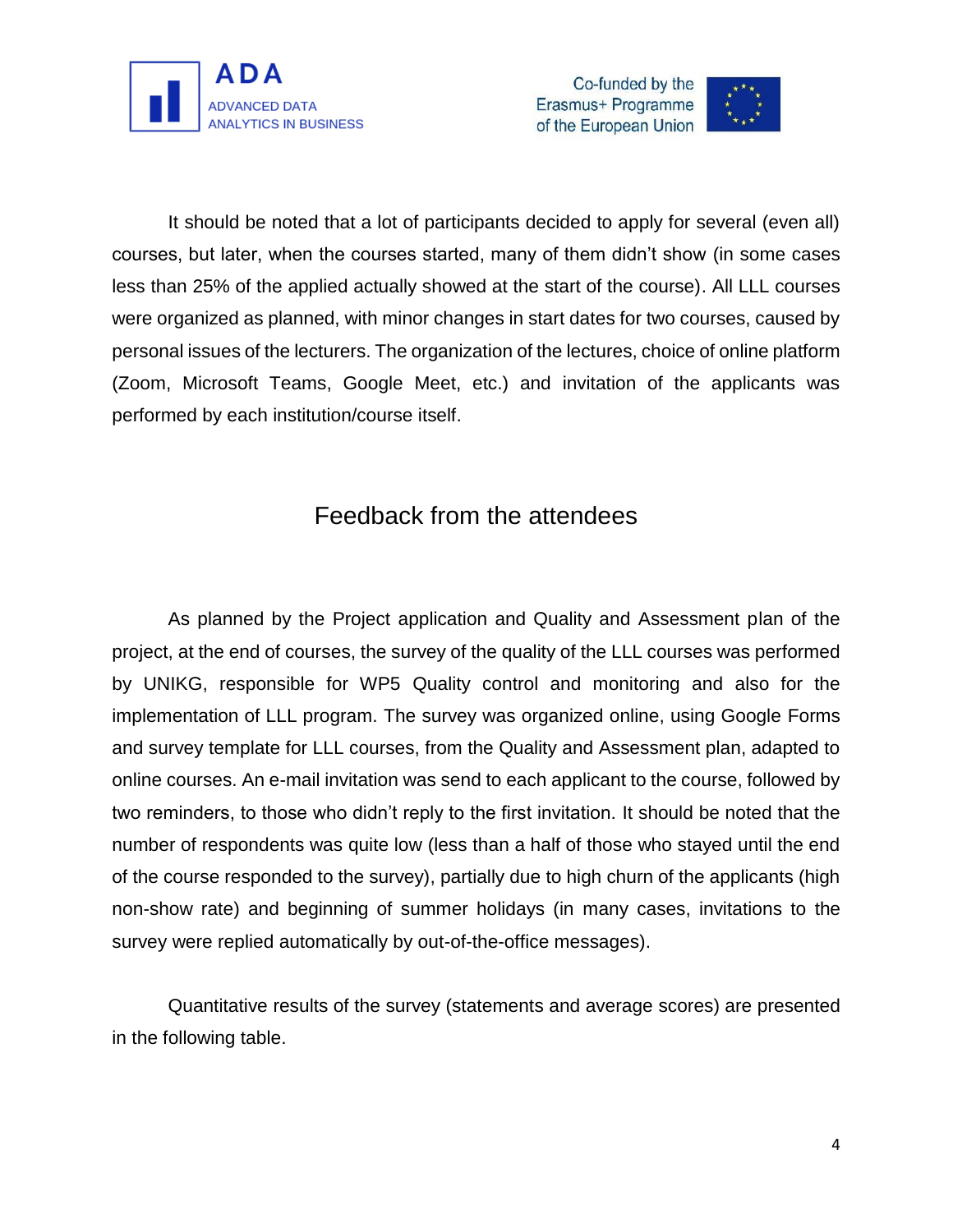

Co-funded by the<br>Erasmus+ Programme<br>of the European Union



| <b>STATEMENT</b>                                                                                                         | UNS1 | UB <sub>1</sub> | UB <sub>2</sub> | UNI1 | UNIKG1         | WU1 | <b>UNITOV1</b> | CERTH1 | <b>TOTAL</b> |
|--------------------------------------------------------------------------------------------------------------------------|------|-----------------|-----------------|------|----------------|-----|----------------|--------|--------------|
| Online platform used for the course functioned without any<br>problems.                                                  | 3.8  | 4.6             | 4.4             | 4.4  | 5.0            | 5.0 | 4.5            | 4.3    | 4.50         |
| Course objectives are clearly defined.                                                                                   | 4.2  | 4.8             | 4.4             | 4.2  | 4.0            | 4.0 | 4.0            | 4.3    | 4.24         |
| The course is well structured.                                                                                           | 4.2  | 4.6             | 4.4             | 4.2  | 5.0            | 4.0 | 4.5            | 5.0    | 4.49         |
| Teaching materials (recommended readings, manuals, etc.)<br>were clear and easy to read and they facilitate learning.    | 4.3  | 4.4             | 4.4             | 4.4  |                |     | 5.0            | 4.3    | 4.47         |
| The course was supported with enough illustrations<br>(examples, case studies, exercises, etc.).                         | 4.4  | 4.6             | 4.8             | 4.4  |                | 5.0 | 4.5            | 4.3    | 4.57         |
| My thinking and discussions were stimulated.                                                                             | 4.2  | 4.6             | 4.3             | 4.1  | $\overline{a}$ | 5.0 | 4.5            | 4.3    | 4.43         |
| The lectures were organized on time (according to the<br>schedule).                                                      | 3.6  | 4.8             | 4.9             | 3.6  | $\overline{a}$ | 5.0 | 5.0            | 4.3    | 4.46         |
| The course is presented in an interesting and dynamic way.                                                               | 4.4  | 4.6             | 4.2             | 4.0  | 5.0            | 5.0 | 4.0            | 4.3    | 4.44         |
| The use of didactic material (slides, blackboard, films, etc.)<br>helped me to understand the concepts that were taught. | 4.2  | 4.4             | 4.7             | 4.2  |                |     | 4.5            | 4.3    | 4.38         |
| The lecturer's oral expression is good (clarity, volume, tone,<br>flow).                                                 | 4.5  | 4.8             | 5.0             | 4.1  |                | 5.0 | 4.5            | 4.3    | 4.60         |
| The lecturer shows show interest in teaching.                                                                            | 4.5  | 4.8             | 5.0             | 4.2  |                | 5.0 | 4.0            | 4.3    | 4.54         |
| The lecturer is readily available to answer your questions.                                                              | 4.5  | 5.0             | 5.0             | 4.4  |                | 5.0 | 4.5            | 4.3    | 4.67         |
| The lectures of visiting lecturer were very useful.                                                                      | 4.2  | 4.6             | 4.5             | 4.3  | 5.0            | 5.0 | 5.0            | 4.3    | 4.61         |
| I got the knowledge I had expected from this course.                                                                     | 4.0  | 4.0             | 4.0             | 4.1  | 5.0            | 5.0 | 5.0            | 4.3    | 4.43         |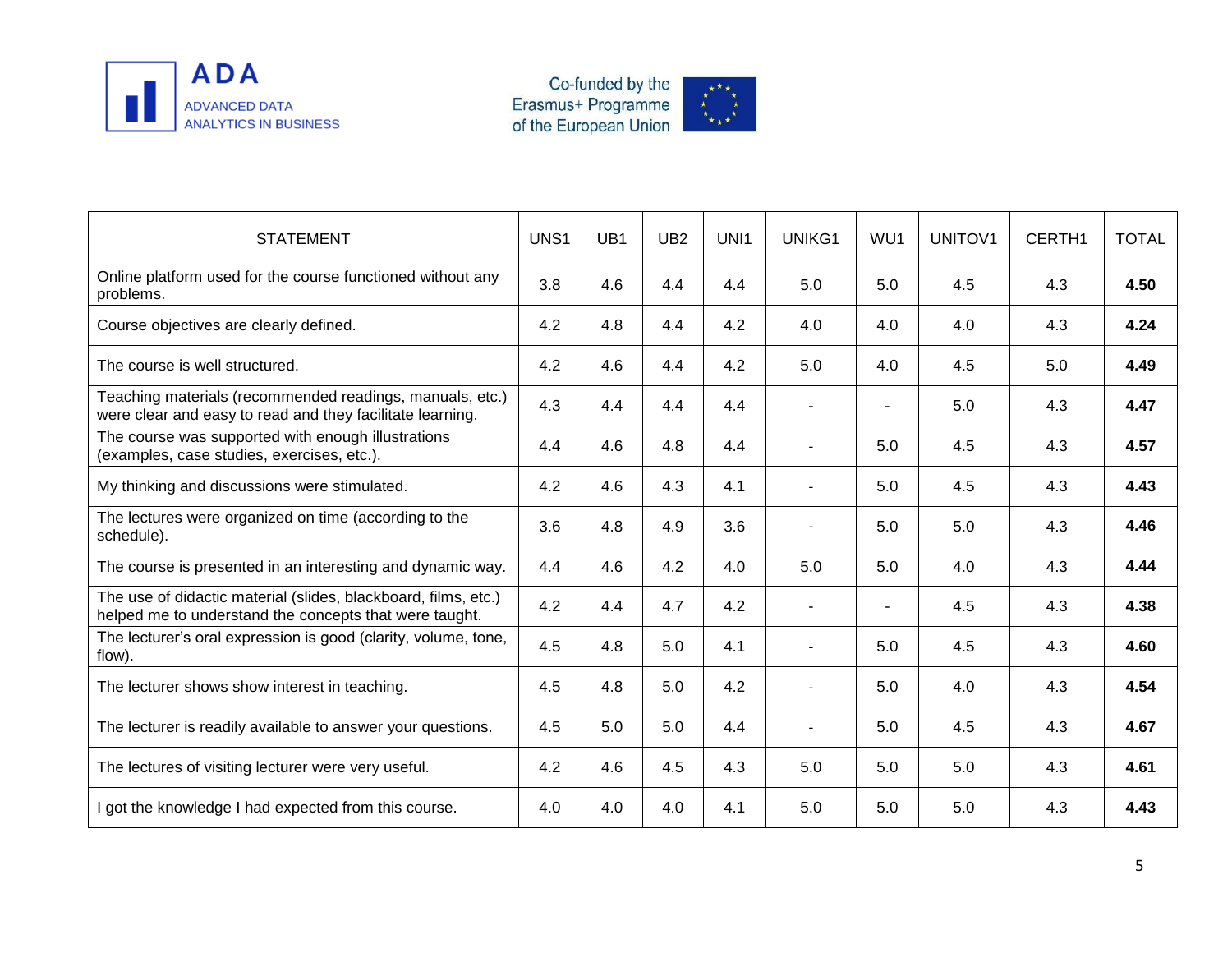

Co-funded by the Erasmus+ Programme of the European Union



| The gained knowledge improves my competences and<br>performance at my workplace. | 3.6  | 4.0  | 3.9  | 3.8  | 5.0                      | 5.0  | 5.0          | 4.3  | 4.33 |
|----------------------------------------------------------------------------------|------|------|------|------|--------------------------|------|--------------|------|------|
| I have made significant advances in learning in this course.                     | 3.8  | 4.0  | 3.9  | 3.8  | 5.0                      | 3.0  | 5.0          | 4.3  | 4.10 |
| In general, I appreciate this course.                                            | 4.2  | 4.6  | 4.6  | 4.3  | ۰                        | 5.0  | 5.0          | 4.3  | 4.57 |
| I would recommend this subject to the others.                                    |      | 4.6  | 4.6  | 4.2  | $\overline{\phantom{a}}$ | 5.0  | 5.0          | 4.3  | 4.53 |
| <b>TOTAL</b>                                                                     | 4.14 | 4.54 | 4.50 | 4.13 | 4.88                     | 4.75 | 4.64         | 4.37 | 4.49 |
| <b>Number of respondents</b>                                                     | 5    | 5    | 9    | 18   |                          |      | $\mathbf{2}$ | 3    |      |

The highest average score (4.67) was recorded for the statement *The lecturer is readily available to answer your questions*, which confirms dedication of the lecturers to the attendees. Generally, all scores related to the quality of the course and the lecturer were high. All average scores were above 4.0. The average lowest score (4.10) was recorded for the statement *I have made significant advances in learning in this course*. This is probably due to the fact that majority of the courses were at the introductory level, and probably participants already had some pre-knowledge in this area, and therefore, they didn't experience significant advances in knowledge.

We have analyzed the distribution of the answers to the two probably most important questions: *In general, I appreciate this course*, and *I would recommend this subject to the others*, which, in our opinion, summarize the participant's attitude towards the LLL course. The distribution of the scores for each course is presented in the following graphs.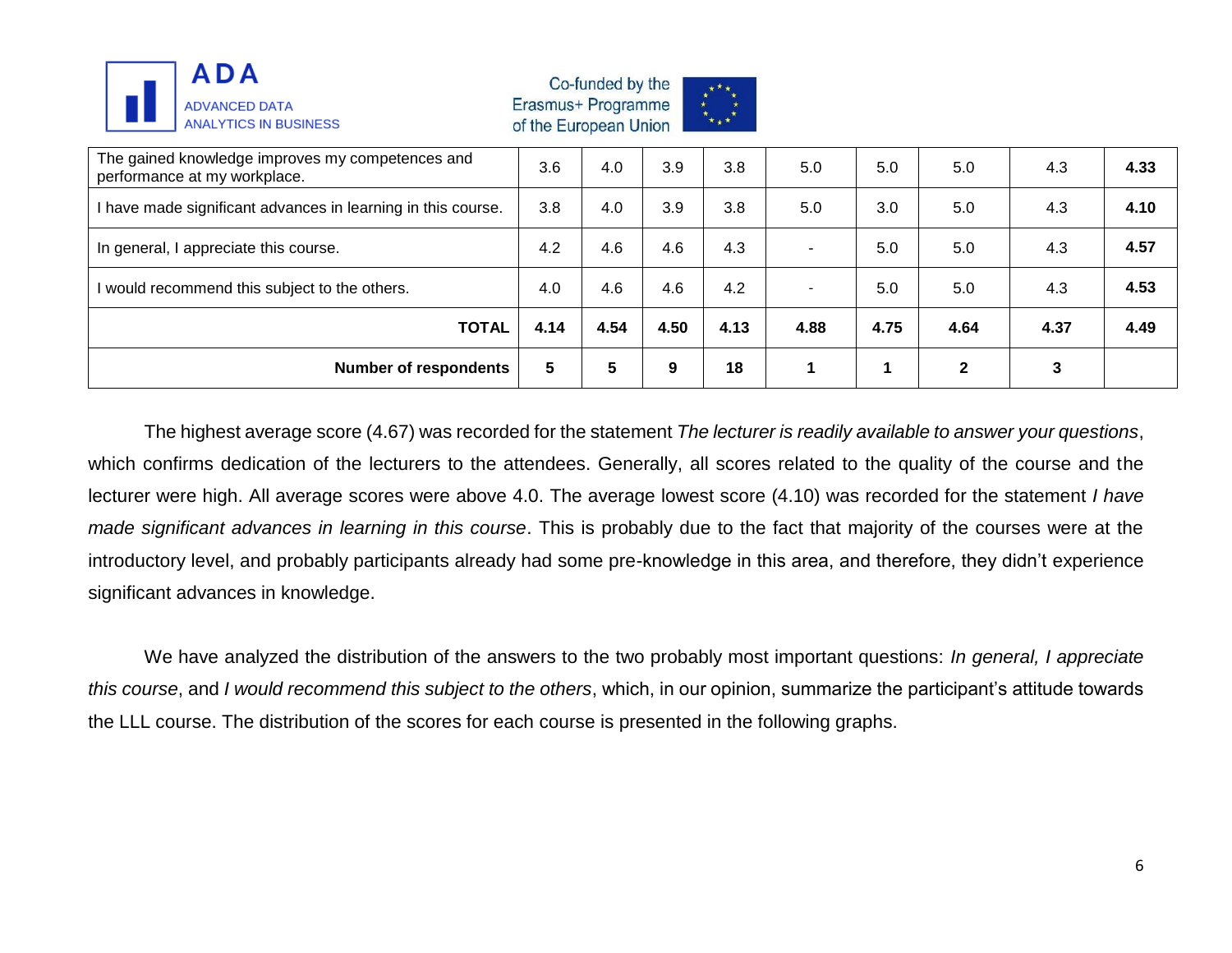



### COURSE: UNS1 - Machine Learning



### COURSE: UB1 - Introduction to Statistical Inference

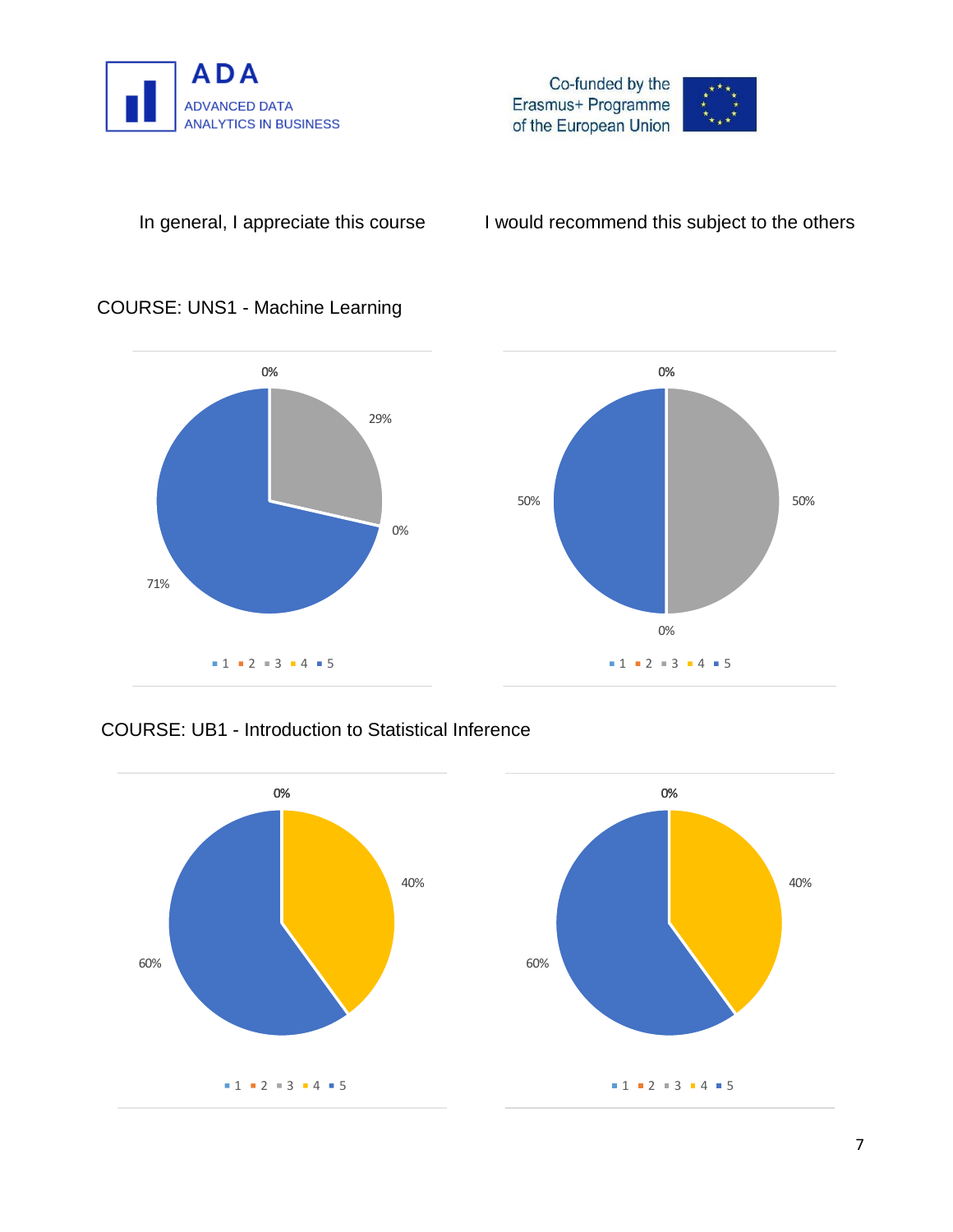



### COURSE: UB2 - Big Data Analytics



### COURSE: UNI1 - Python programming in Business

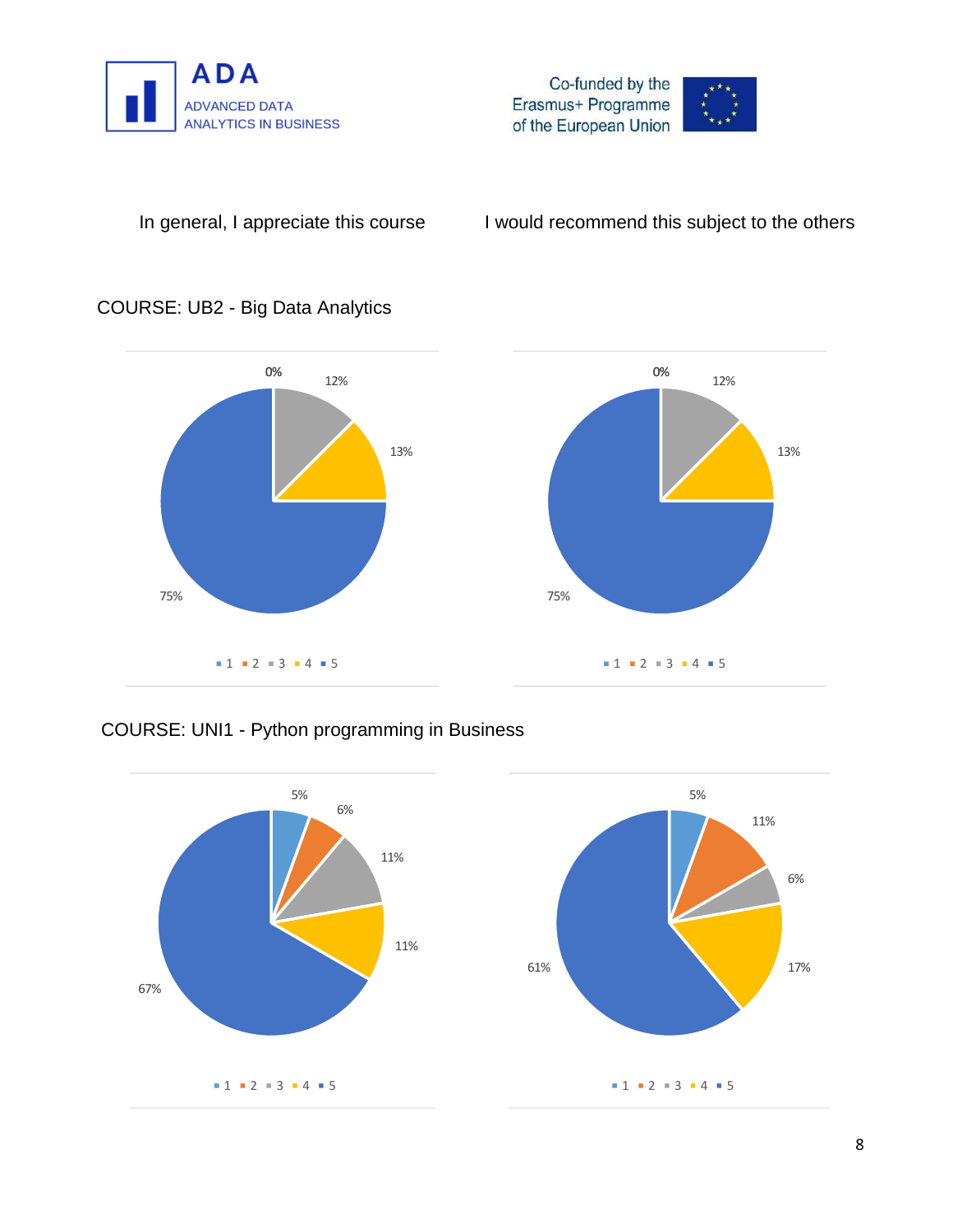







### COURSE: UNITOV1 - Designing Communication of Results

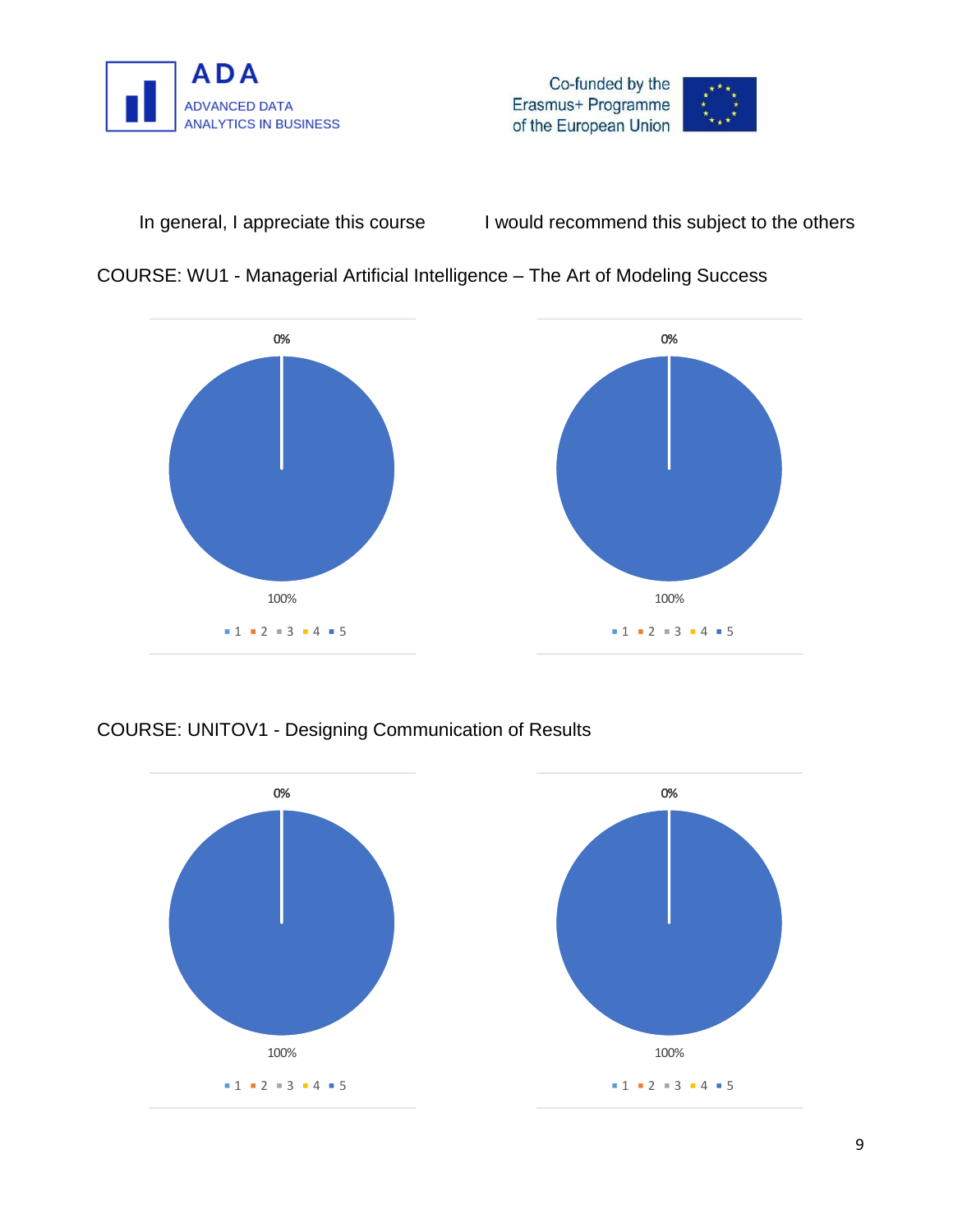





#### COURSE: CERTH1 - Multiple Criteria Decision Making

The analysis of open-ended questions gave the organizers some interesting ideas and guidelines for the next round of the LLL courses. The answers to the first open-ended question (*What did you particularly like about this course/teacher and what are its strengths?*) show that most of the participants were impressed by the knowledge, experience and dedication of the lecturers. The answers to the second open-ended question (*What did you particularly dislike about this course/teacher and what are its weaknesses?*) show that there were no significant deficiencies, only a few of respondents at some courses would prefer more practical examples or complained on lack of interactivity during the course.